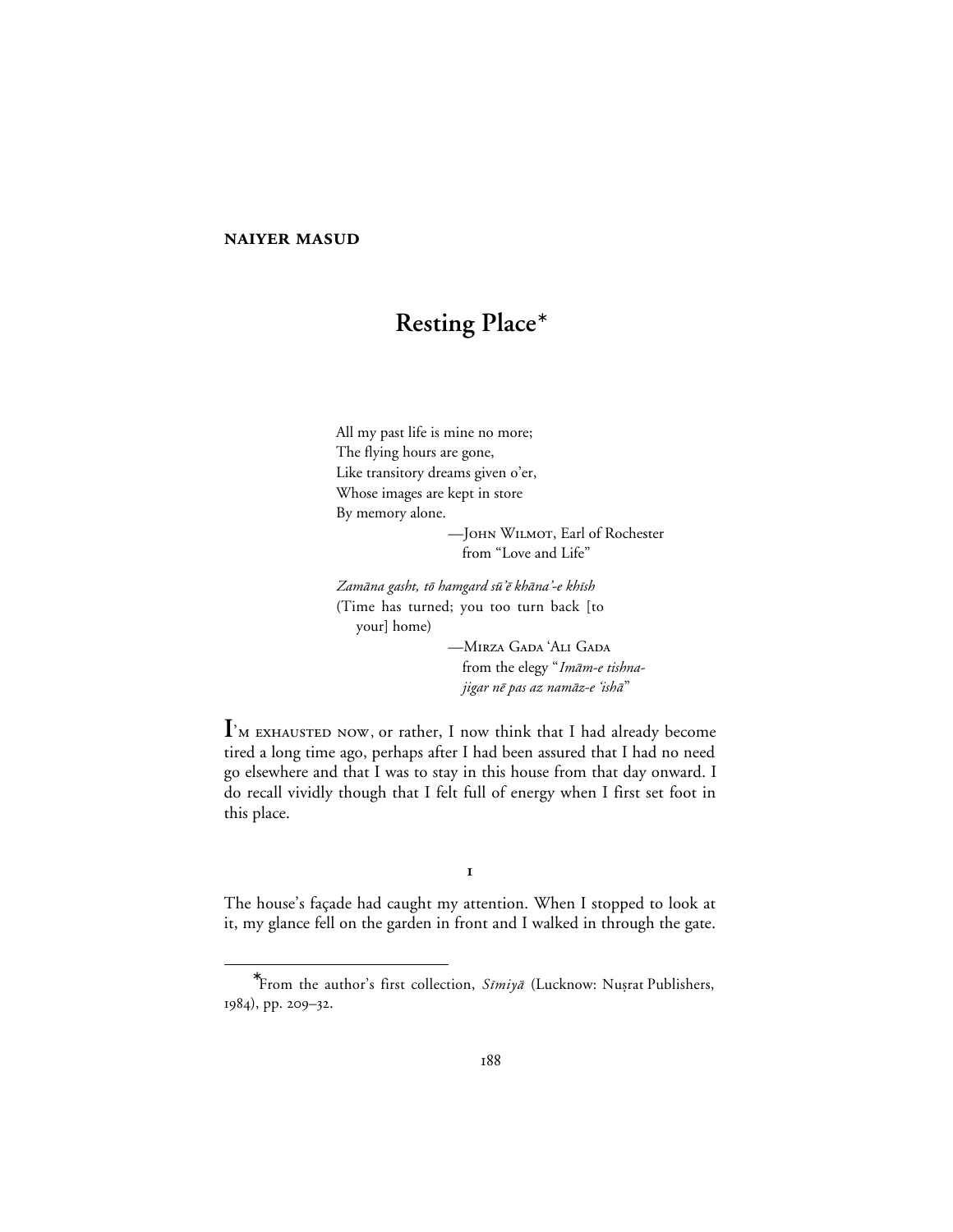I proceeded toward the façade looking at the garden over a hedge of brambles. A desire came over me to go into the garden and examine each and every patch at length, but just then somebody asked me, "Who are you looking for?"

I was standing in front of a large room that formed part of the façade and the person sitting inside the room was looking at me intently. From his posture and expression it didn't take long for me to conclude that he was the owner, so when he asked me a second time, "Who are you looking for?" I replied, "You."

"Where are you coming from?"

"I've been wandering around."

"Come on in," he said, but then he himself came out.

"I was passing by," I said, "and saw this garden. I thought I might tell you, 'Let it be.'"

"Whatever for?"

"Everything in it is wild, some things are really very useful and not easily found. Please don't have it torn up."

"Yes," he said, looking at me with interest, "I thought so too: it has certain things that are useful and even rare. But I don't know anything about them.'

"It's no easy job to lay out such a garden."

"It hasn't been laid out, just left to grow on its own," he said, then, hesitating a moment, he added, "Come, have a look from the inside."

We went down the two stone steps and came into the garden. I wandered around for a long time looking at the trees, vines and shrubs that grew haphazardly. The owner was walking behind me quietly. Whenever I began to explain something about a leaf, a tree trunk or a root by placing my hand on it, he quickly came up near to me and then fell back behind me again once I had moved on. If anyone saw us then, they would have perhaps taken me for the owner and him for the guest; actually I had started to think of myself as the owner, repeatedly deluded into thinking that I had a guest with me who was being shown around the garden for the first time.

Now we were in a dense arbor.

"You seem to know quite a lot about these things," he said.

"Not about all of them," I said, "but I do recognize them."

"You do?" he said, a little surprised. "So then …"

"Each one has some kind of effect," I said. "I know the effect of certain ones, but not others; nonetheless I do recognize them all."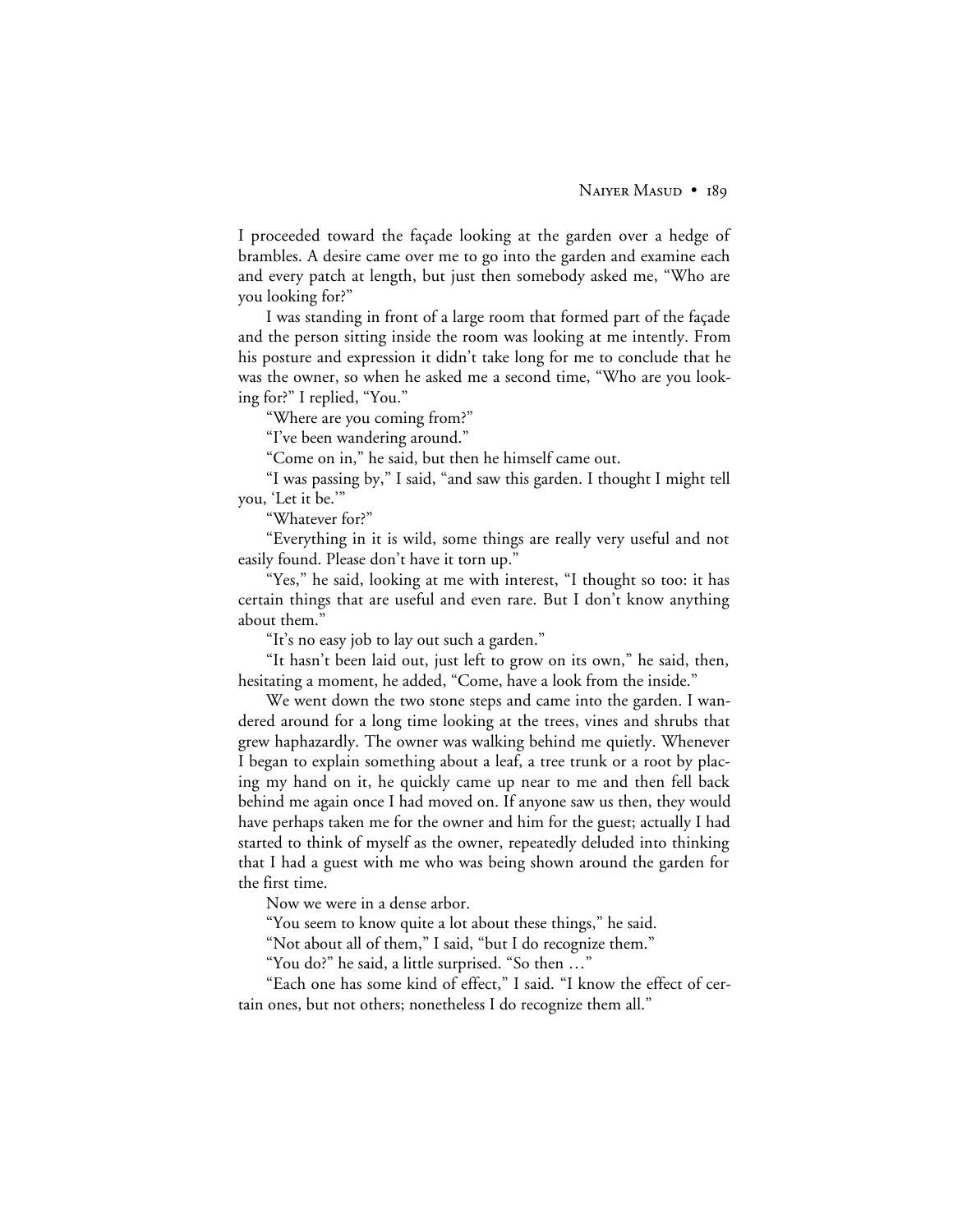"Then tell me about this one," he said, lowering a branch that had long, thin leaves.

I told him the name of the tree and added, "But I can't tell you what its effect is."

Thereafter we started back toward the outer room. Going up the stone steps he turned around toward me and said, "You look quite tired."

"I've been wandering around," I replied.

We came to the door of the room in silence.

I saw that most of the seats in the room were occupied. I stopped at the door. The owner went in and took the same seat he had been sitting in earlier. In our encounter so far he had seemed like a rather serious and somewhat melancholy person, but among these people he appeared to be quite cheerful and carefree. Without paying much attention to the clothing or conversation of those present, I had surmised that most were guests but some were members of this household.

They were talking about the curios that decorated the room. The owner had apparently forgotten that I was there, but when I turned around to leave I heard his voice rise behind me: "Don't go yet," he said, standing near me. "Let me finish talking to the guests."

Turning towards the door he stopped short and said with a smile, "You, too, are a guest, in a manner of speaking, but it's possible … All right, I'll send for you shortly." Then he went back inside.

I moved and stood a slight distance from the door. I could see a part of the garden from my vantage. The branches of the small trees that grew side by side in a row in this section seemed to be almost fused into one another, and a broad-leafed vine propped up against one of these trees had risen a bit higher, hanging over it and out past the hedge. I recognized all of them, one by one, but didn't know, or couldn't remember, what effect each had.

Finally I sensed that all the guests had left and only members of the household remained in the outer room. After a long conversation one of them got up. He came out and asked me to follow him.

There were four or five people, and each was looking at me with great interest. I remained silent as I stood before their eyes. Finally, the person who had come out for me asked, "Where all have you been?"

I told him a little.

"What all have you been doing?"

I told him a little about that too.

After that they talked among themselves secretively and I occupied myself by glancing at the curios. Then they broke into a loud laugh over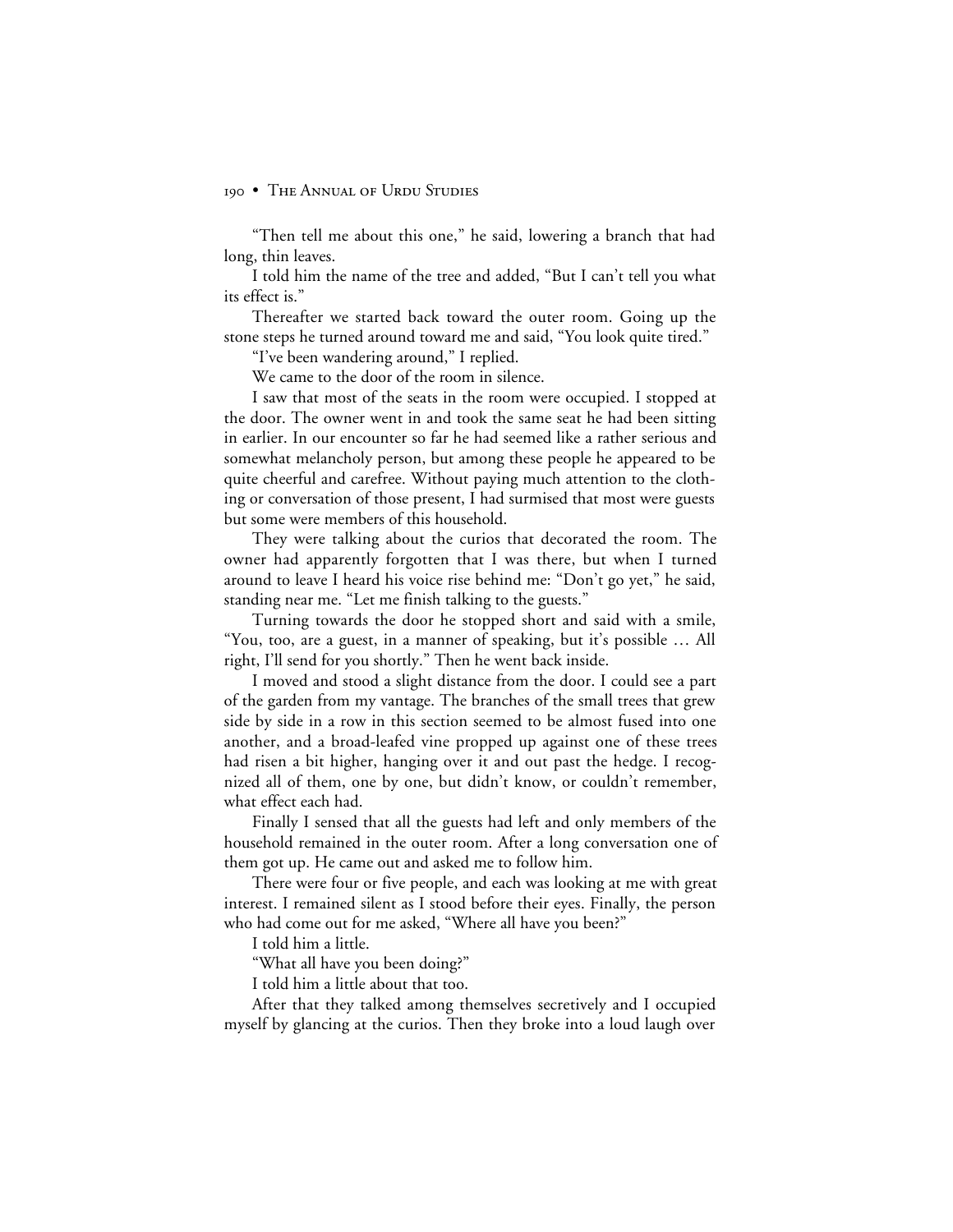something and the owner turned toward me. "We want to keep you with them," he pointed at the curios, "but the trouble is you're alive."

"These are all priceless objects," I said, "though each one has something missing."

"Even so, should you care to rest here for a few days," he said, ignoring my comment, "space could be found for you too."

I had not heard the exchange that took place among them; still it occurred to me that for some reason they wanted to populate an unoccupied portion of the house. And a desire to look at this unoccupied part came over me, so I blurted out that I was ready to rest there for a few days.

"Come back tomorrow about this time," the owner said, and I left.

I found the owner standing near the stone steps leading into the garden. Perhaps he was waiting for me.

"Come," he said, and led me toward the side-door of the house. There was an enclosed area straight across from the door. It was scattered all over with tiny yellow leaves. I looked up: the leaves of the ancient tree that overshadowed the better part of the area were coming down steadily. I ran my hand over the tree's trunk and the owner, brushing leaves off of his head and shoulders, pointed and said, "Over there."

I could see a portico up ahead. I entered it behind the owner. Most of its dilapidated roof had tilted slightly downward, the mortar having crumbled long ago. The walls, however, were sturdy. A small door could be seen in the wall on the left. The door looked as though it hadn't been opened for quite a long time. Its wood had lost its strength. I gently pushed on one of its panels, but it refused to budge.

"This was once an attached storeroom," the owner said, "but its roof has caved in. It's filled with rubble. So now there's just this portico."

"Its roof too …"

"No," he said, "it's been like this from the beginning."

"But the door…"

"The rubble has closed it off from inside," he said. "If you think you could live in this portico …"

"I imagine I can," I said.

"You'll face three problems," he said. "A pack of dogs lives on the other side of the wall. Sometimes when they start barking they keep it up all night. This will disturb your sleep."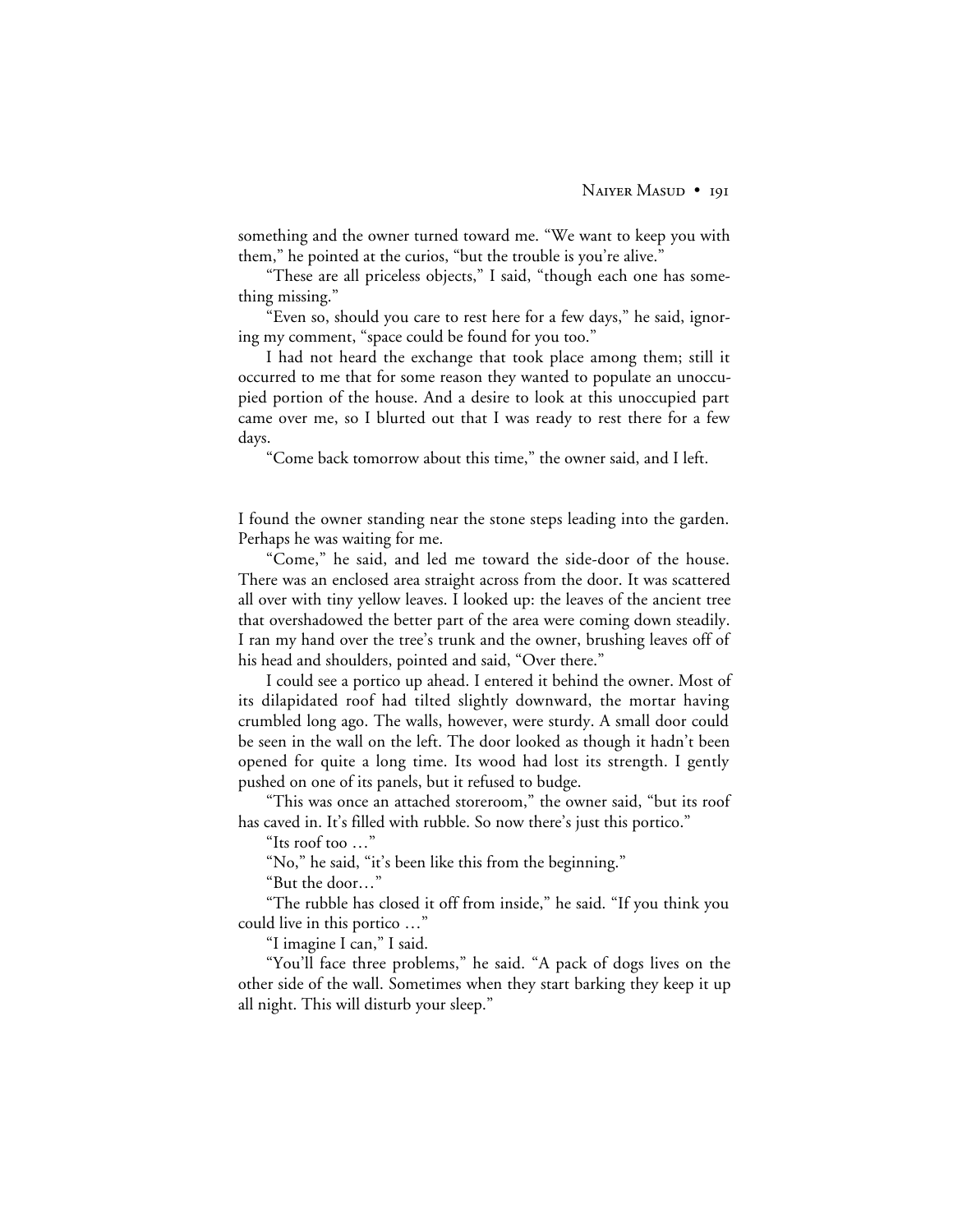"I sleep little as it is" I said, "and when I do, I doubt that I can be woken up by the barking."

"And when it rains, water sprays come in here."

"But surely there must be some part or other where the spray doesn't reach."

"There is," he said, "but you'll have to get up repeatedly. Sometimes it starts to rain all of a sudden; then it'll bother you more."

"It won't bother me," I said.

"This isn't a good place," he said in a tone at once a little melancholy and a little apologetic. "I had wanted you to stay here and rest."

"I won't have any problem, really."

"And yes, the third problem," he remembered and pointed toward the floor. "Sometimes slither-marks are seen here. I suspect the storeroom has …" he stopped and shuddered slightly. I looked at the floor. It had obviously been swept clean just recently.

"A snake doesn't just bite someone on its own," I said. "Then again, not all snakes are poisonous."

"So you're sure you can rest here?"

"I imagine I can," I said, "but if that would inconvenience others…"

"People only rarely come into this section," he said. "Nobody will be inconvenienced, in fact nobody will even notice that you're here."

People rarely came into this part of the house, just as the owner had said, although now and then some sulking child would wander into the compound, followed shortly afterward by an adult who would emerge from the side-door and, after consoling the child, take him back inside the house. If a grown-up took longer in coming, I tried to amuse the child, but the children of this house weren't comfortable with me.

One day a child came out of the side-door crying and sat down under the tree for a long time. Having failed in my attempt to amuse him, I waited for an adult to show up. But perhaps the house was going through some sort of commotion that day. The child had meanwhile stopped crying and started throwing clumps of dirt at the branches of the tree.

"Why do you bother the tree?" I asked him. But he had already become oblivious to me. I also became oblivious to him. But when he suddenly started to scream, I looked at him. Blood was flowing down his forehead. I came out of the portico and picked him up in my lap. The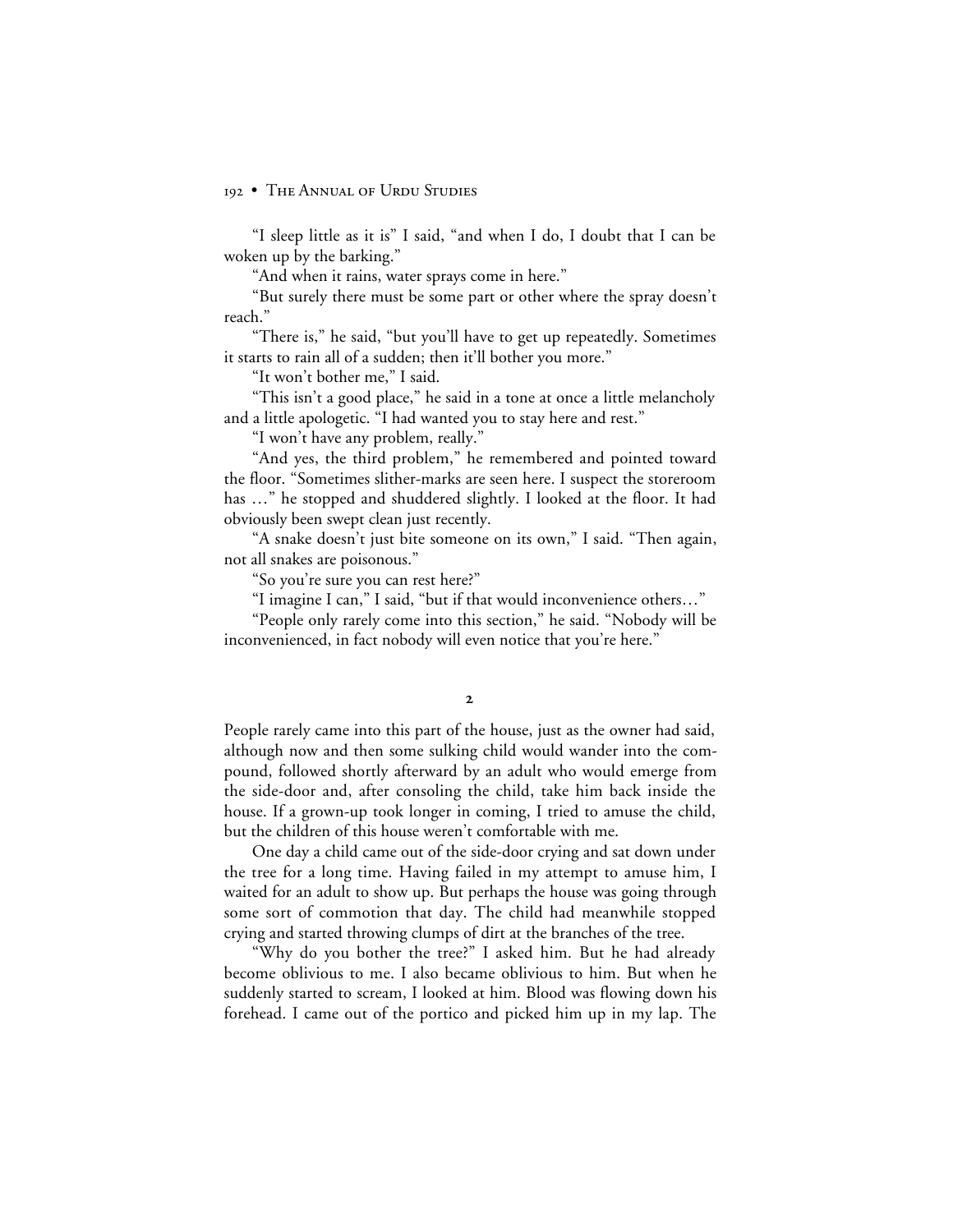wound was deep and the bleeding just wouldn't stop. Pressing down hard on the wound with my hand, I started off toward the garden with the child in my arms. Near the steps I heard a voice behind me, "What happened?" The owner had emerged from the outer room.

"What happened to him?" he asked, looking at the child with concern. I told him what had happened which only increased his concern.

"There's something wrong with his blood," he informed me. "His wounds become infected very quickly."

"This one won't," I said, descending into the garden.

The owner followed me. I put the boy down and sat him on the ground. He had calmed down now and was looking back and forth fearfully at me and the owner.

"He was injured at the very same spot once before," the owner said, "and nearly died."

Meanwhile I'd spotted the leaves I was looking for. I squeezed them, letting the juice drip onto the child's wound, and then covered the wound with the crushed pulp.

"Let this sit the whole night," I said. "I'll look at him again in the morning."

"Will this be enough?" the owner asked me skeptically.

"I'll look at him again in the morning," I repeated. The owner picked up the boy and went inside.

The child's wound had nearly healed by morning.

That's how I got started treating the wounds of the people who lived in this house. Before long they started sending even outsiders to me for treatment. Most of the wounds of the outsiders were very old, but all of them were treatable from the resources in the garden, although this sometimes required the use of fire and cooking vessels. On such occasions the owner had the vessels sent over to me from the house. Sometimes he also accompanied these things and watched me for a long time busy at my work.

One day as he was watching I put a brand new vessel on the fire and, when I tossed some roots into it, the inside of the vessel turned black. I told the owner, "Certain items ruin the vessels; this distracts me from my work."

"But whatever you prepare is far more valuable than the vessels."

"Even so," I said, "new vessels hamper my work. If you've got some old ones lying around …"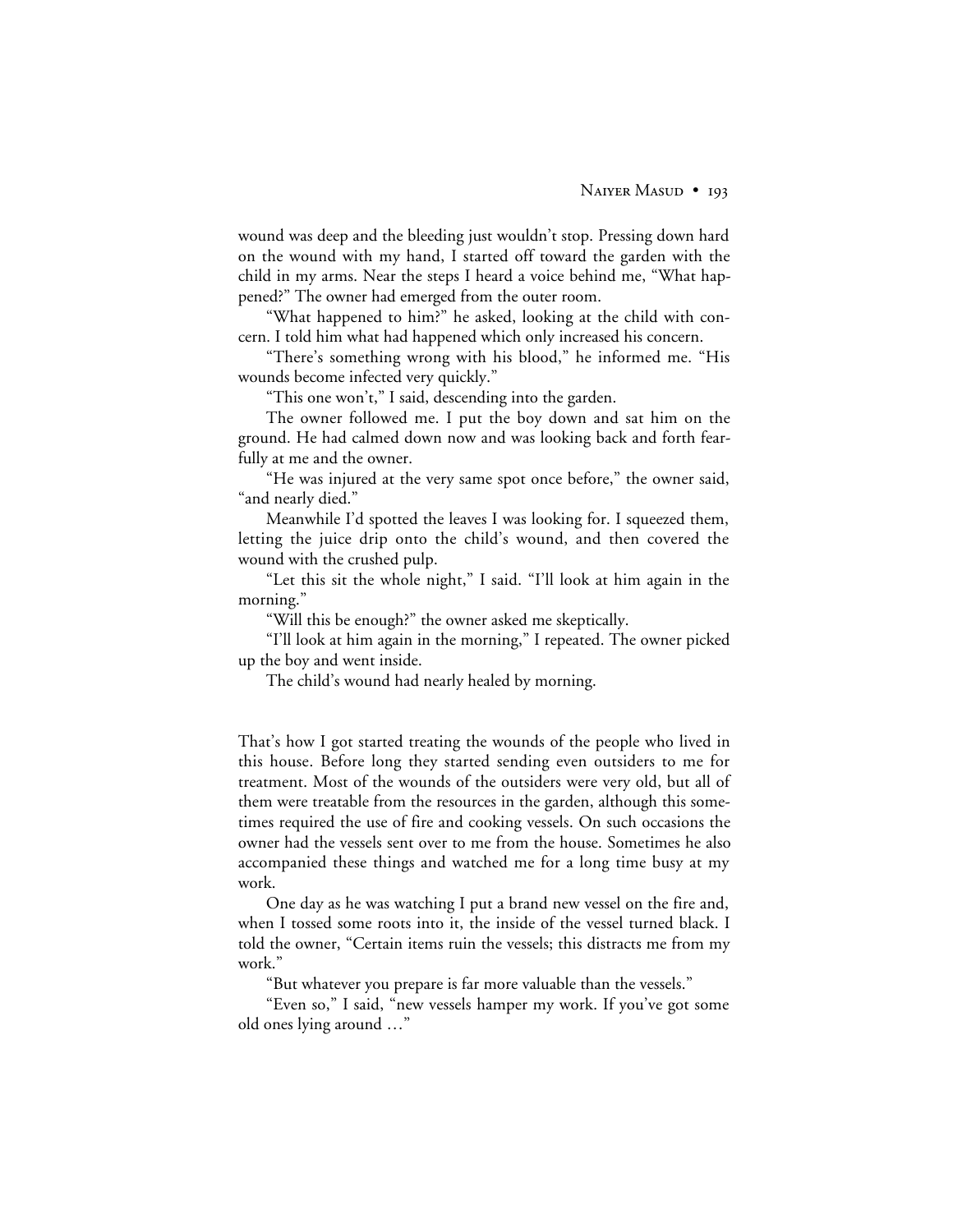"I suppose that can be arranged," he said appearing to be thinking something, then got up and went back in.

Shortly thereafter the very boy who had injured his forehead came and left several odd-looking vessels near me. Some had their handles broken and some had their lids missing; still they were all quite sufficient for my purpose. As I was about to put one of them on the fire, my hand stopped and I pulled the vessel back up. I gathered up the whole lot and brought them over to the outer room.

The owner sat there in his usual chair, his head bent over. He lifted it when he heard my footsteps. I set the vessels on the floor near his feet and looked around at the curios. The gaping spaces between them gave the room a somewhat strange and unfinished appearance. Meanwhile the owner was looking intently at me.

"Why did you remove these?" I asked. He looked at me even more intently. I realized that my tone sounded demanding, but before I had had time to change it, he asked, "You're not pleased that I removed them?"

"They were here for a long time … perhaps even from the very beginning," I said. "Your room doesn't look right without them."

He remained quiet for a while, then a faint smile appeared on his lips. "When you first came here," he began, "I mentioned that we wanted to keep you close beside them."

"I remember," I said, "but the problem was that I was alive."

"And still are," he said as his smile brightened. Then he suddenly turned very grave. "That's the reason you can't reside with them. But at least they can reside with you. Can they not?"

"They can," I said slowly, "because they are not alive."

"They are not alive," he repeated my last words like an echo.

"But without them this room …"

"I'll rearrange things," he said, "so the absence of those others isn't felt."

He stood up from the chair and quickly started to move the curios around. Then he stopped, turned toward me and said, "Although their absence makes your presence felt."

He turned back toward the curios. I picked up the vessels and returned to the portico.

Those vessels were made of old metal alloys. The effectiveness of whatever I prepared in them was increased many times over.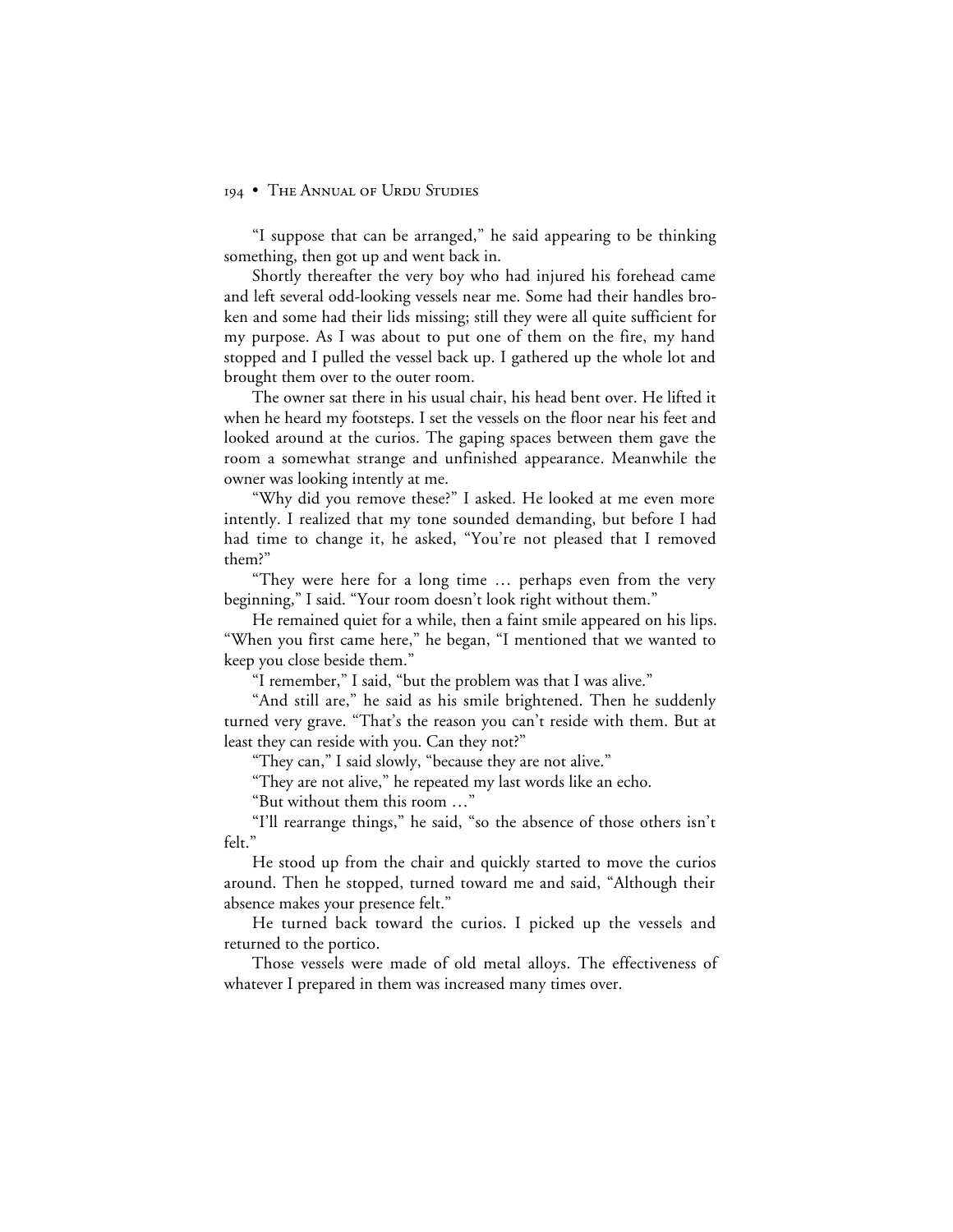NAIYER MASUD • 195

 $\overline{\mathbf{3}}$ 

From then on one of these vessels was nearly always on the fire and I would feel compelled to make several trips to the garden every day. I went there even when it wasn't necessary to do so, just to stroll around among the vines and shrubs. Sometimes I even rested there, until I began to feel that my true place of rest was the garden, not the portico. Though I still spent most of my time in the portico. From here I could see clearly the changing conditions of the small-leafed tree.

Sometimes its branches became heavy with leaves, spreading a cool shade beneath it. Sometimes its leaves turned yellow and scattered all over the compound. Seeing sunshine under its bare branches one felt that the tree had withered away. But then new sprouts appeared on those branches, and sometimes the entire tree turned red with flowers even before the leaves had appeared. Slowly the flowers disappeared, replaced by green leaves that covered the tree.

One day I was looking at the naked branches of the tree imagining where new shoots might appear first. It seemed to me that light green dots had started to appear here and there on certain branches of the tree even as I was looking at it. When I came out of the portico and approached the tree to give those tiny green dots a closer look, I heard something like a noise coming from the house. Several people rushed out of the side-door and ran toward the main entrance. Then some people came back and went in again through the same side-door. That day, for the first time, I became curious about the goings-on inside the house, but I just stood quietly between the portico and the tree watching people as they filed in and out through the side-door. At first everyone was silent, later they started to talk among themselves. Several times their eyes fell on me but nobody told me anything. The commotion inside the house was rising steadily. Finally I stopped someone who had just walked out of the side-door. He hastily told me the reason for the commotion. The owner had died while he was still sitting in his chair in the outer room.

I sat down under the tree leaning against the trunk. I remembered that I had seen him just that morning. He had walked over to me from the outer room as I was going down the garden steps. Standing there, he had queried me for a long time about different kinds of wounds and their treatments. Then I had gone down into the garden. When I was returning with an assortment of barks and leaves, I again found him standing near the steps. He asked me about the effects of the leaves and barks I had, expressing, with feigned seriousness, his desire to be wounded some-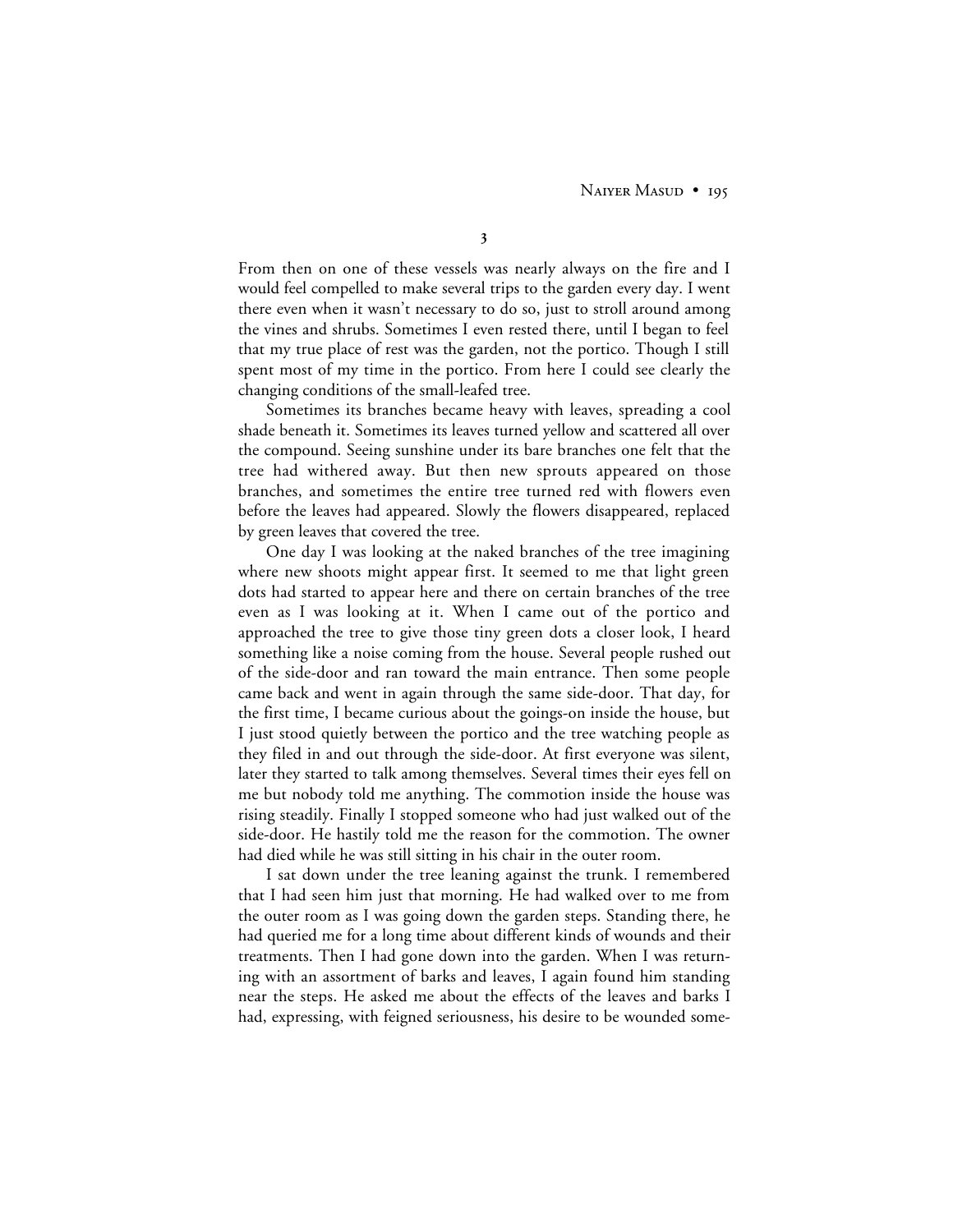time and to be treated by me. His last words rang out in my ears, "Provided," he had said, laughing, "the wound is one I would like."

God knows what sort of wound he had wished for himself? I wondered, and I felt a burning sensation in my nostrils. I looked up in front of me. The portico was filled with smoke, but I stayed under the tree. I knew that whatever was boiling in the old, uncovered cooking-pot in the portico must have boiled over and put out the fire.

 $\overline{4}$ 

I didn't venture out of the portico for many days. Meanwhile calm had returned to the house and sulking children had again started to wander into the compound. Now they sometimes even talked to me a bit. It's through them that I guessed that the man who had come to usher me back into the outer room the very first day was now the owner.

One day the new owner sent a boy to get me and bring me to the outer room, but when I got there I found that the door was fastened from the inside. I left. A few days later he sent for me again, and again I found the door closed. This happened several times. Finally one day as I was going away I stopped and tapped gently on the door. It opened. The new owner was standing across from me.

"Come," he said, sitting down in the previous owner's chair.

"I came several times before," I said, stepping into the room, "but the door …"

"Yes," he said, "I keep it closed."

I took a sweeping glance around the room. The former owner's portrait hung on the wall straight across from me and the gaps the vessels had left between the curios were still there. I went over near the portrait and started looking at it. "He always watched over us with great care," the present owner said. Then he talked about the deceased for quite some time while I looked at the portrait. Now and then my eyes came to rest on a space left vacant by a vessel.

Finally I said, "He watched over me with great care too."

"That's why I've called you here," he said. "He hoped that you wouldn't go anywhere else," he paused, and then added, "and I hope that too."

After a long silence I said, "I won't," and turned around to leave.

"But he wanted you to rest here," I heard him say. "You really must rest."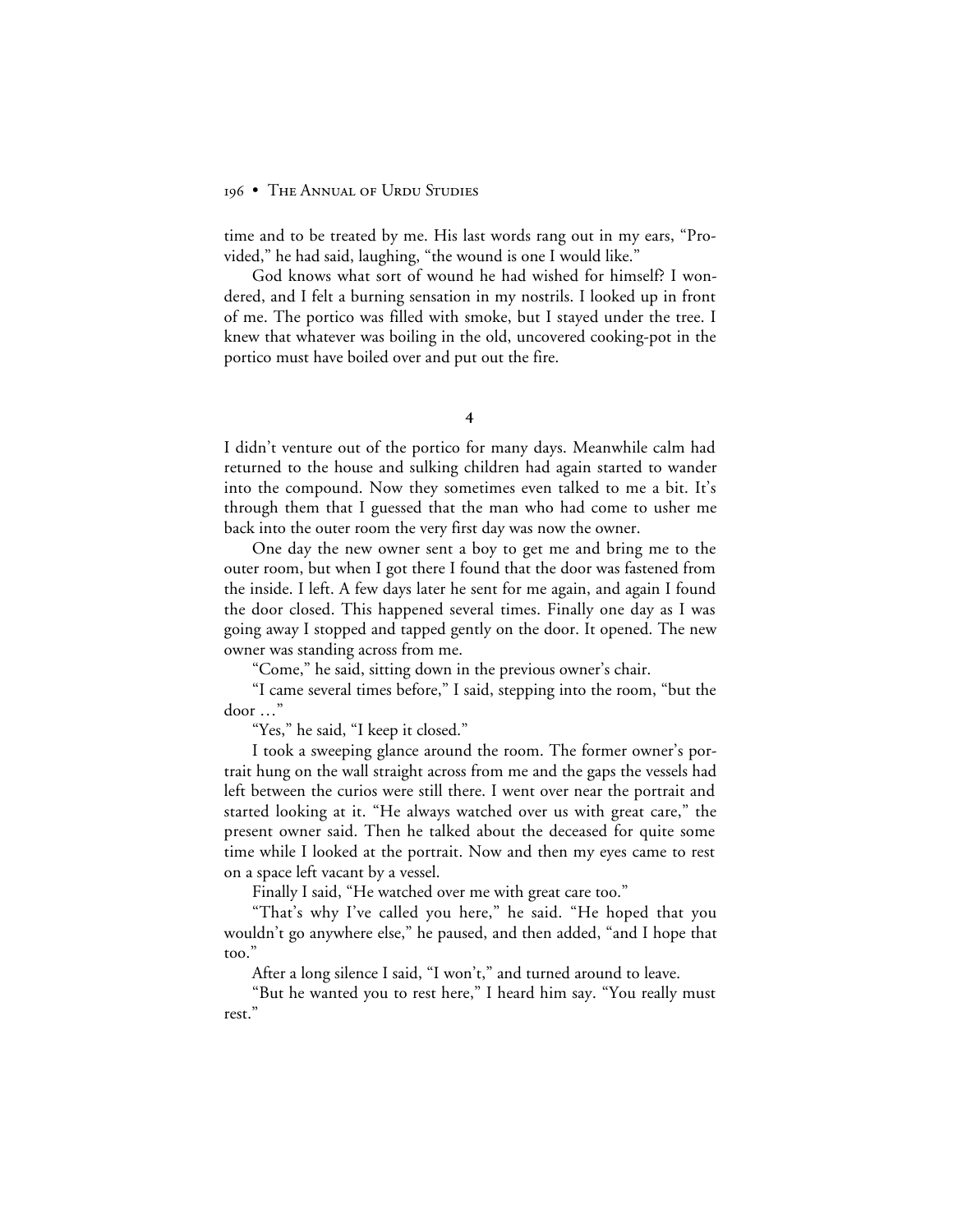I sensed something in his voice, so I stopped at the door.

"I'm not in any difficulty here," I replied.

While I continued standing at the door he started to say something several times but hesitated. Finally he got out of his chair and came over to me.

"This disorderly garden doesn't go at all well with this house," he said, faltering. Everyone had wanted it to be freshly laid out. He did too," he pointed at the portrait, "but …" he hesitated, and said after a pause, "the fact is, it doesn't look like a garden at all."

"The fact is, it's not a garden at all," I said softly.

After that I remained speechless for quite some time and so did he. Finally, he cleared his throat and said, "He cared for you a lot."

"If you would leave the door open for a bit …" I said, going out the door.

I went to the portico, gathered the vessels and hauled them back to the outer room. He was sitting in his chair.

"But he had given these to you," he said, looking at me intently.

"Empty spaces don't look pleasing," I said, returning the vessels to their places. He stared at me silently, then, when I'd finished my work and turned toward the door, he said, "You really must rest now and, as was his wish," he again pointed at the portrait, "you must stay on here."

I rest now. But I've allowed my curiosity to get the better of me. I want to know more and more about the things that transpire in this house. At first, the older people in the house answered my questions in great detail, then they may have begun to suspect that after asking a question I didn't really pay attention to their answer, or that I forgot the answer the minute I heard it. Later, they became convinced that I forgot my own question before they had even answered it. So now it doesn't surprise me that they don't like me asking them anything, and once one of them even blurted out, "You're afflicted with talking."

Children are no longer seen in the compound. Only one boy wanders in now and then. I know he's the one who will be the next owner of this house. He's very at ease with me, but whenever I ask him something he answers it in such a way that, were I to reflect on it, my mind would become completely muddled, but I don't reflect on it, although he thinks that I do. He's the one who told me about the plan for the new garden,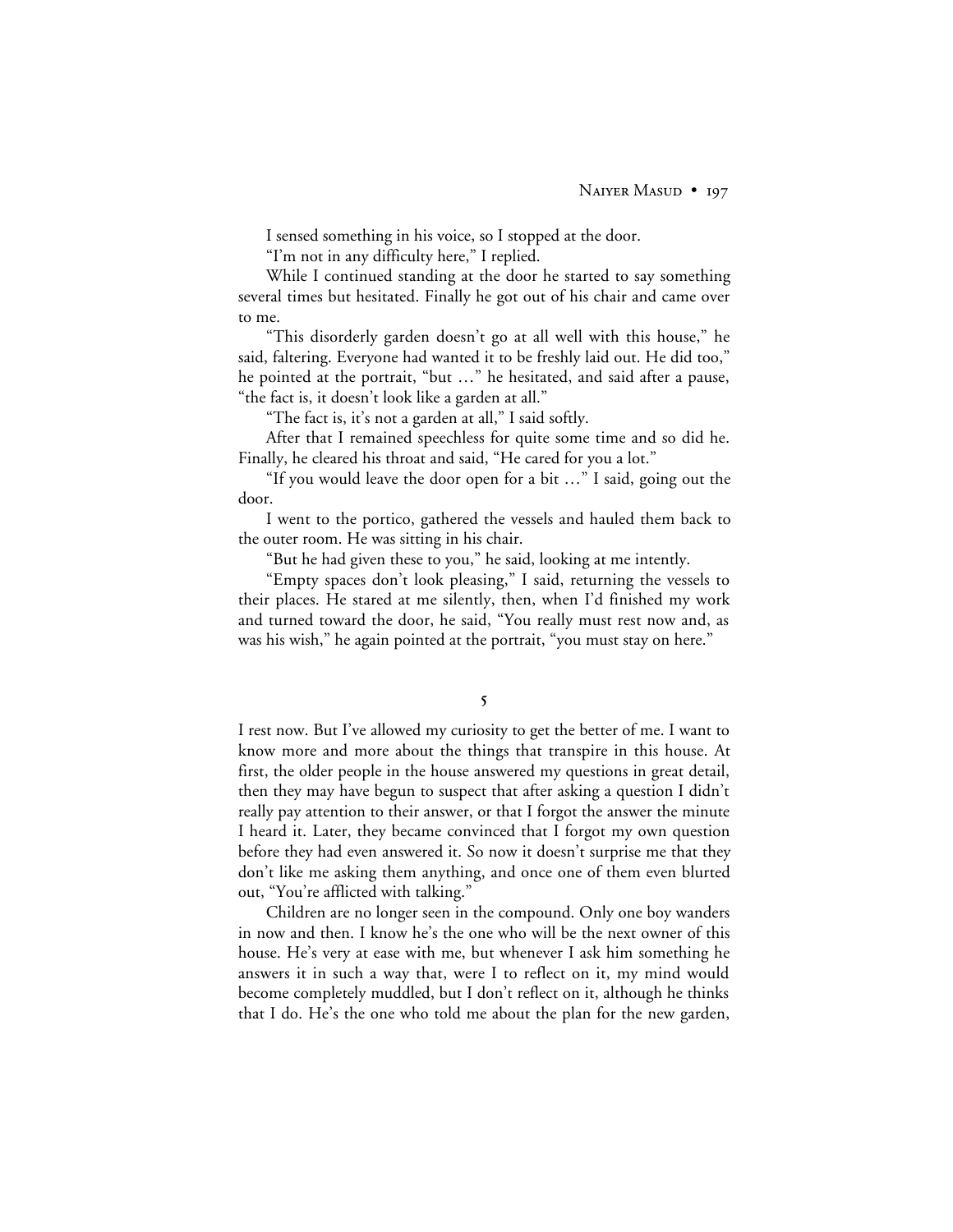which I couldn't understand. Nevertheless I kept asking him about each and every corner of it, always forgetting what I had just asked. Finally he got fed up and always said the same thing, "Why don't you come along and have a look at it yourself?" and he would go back inside the house without waiting for my answer.

People continue to come and go in this house and this boy keeps me informed about it. But he purposely only gives me incomplete information so that I will continue to ask him question after question, and he can continue to give me incomplete answers.

One day he ran over to me and said, "Your guest has arrived."

"My guest?"

"Now this portico will be taken away from you."

"Will the guest take it away?"

"No, the patient, not the guest."

"A patient? What illness does he have?"

The boy pressed his lips with his finger waving his hand back and forth as if saying no, and waited for my next question. But I didn't ask him anything. He looked at me for a while feigning fear, and then suddenly said in a tone filled with the same mock fear, "Run! He's coming," and took off, disappearing behind the side-door.

I saw that a man had, in fact, entered the compound and had already walked up as far as the tree, with the owner and some other members of the household following behind. They stopped and stood under the tree. The owner was explaining something to the man. Then, taking slow steps, all of them came towards the portico. The guest's eyes were scanning the ground, as if he was searching for something. He was moving with deliberate slowness, but he didn't appear sick at all. He stopped a short distance away from me. Even now he was looking at the ground with half-closed eyes. The owner drew near him and said, "Just this portico." The man opened his eyes wide, lifted his head and twisted his neck giving just one glance at the compound, the tree, the side-door, the portico and me, and then he turned around to leave. It seemed to me that everything he had glanced at disappeared into his eyes and then came back out within the space of a single second.

Now they were entering the side-door. His eyes hadn't tarried on my face at all; still I was feeling as if I had just walked straight out of some maze.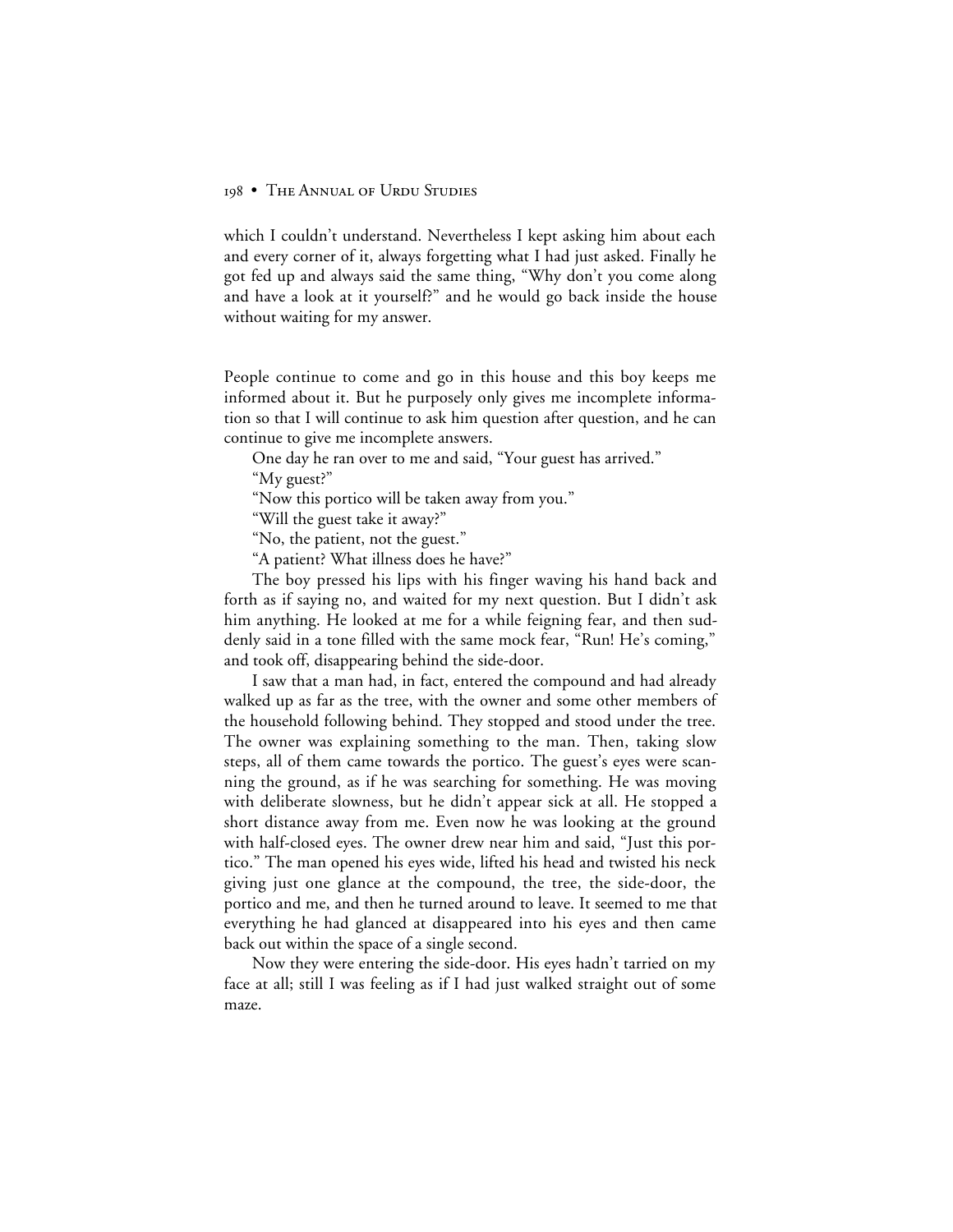NAIYER MASUD • 199

I was bound to be curious about the patient. The boy visited me now and then and brought up the subject on his own, but since I knew he would never give a straight answer to any of my questions, I asked him about other things instead. Finally he stopped mentioning the patient altogether. But this only increased my dilemma further until one day I myself asked him, "How is your patient faring?"

"Why don't you ask the girl who comes to look after him," he said. "She comes here in this area too."

"Here?"

"She just sits for a long time under the tree," he said. "Perhaps you don't see well these days."

It occurred to me that on certain days I had, indeed, seen a girl under the tree, but I had thought of her as a guest.

"So she's his nurse?"

"No, she's *your* nurse," he said feeling bored, and he got up and went back into the house.

That same day, when the girl arrived and sat down under the tree, I came out of the portico. She saw me and greeted me. I approached her. She quickly stood up and I hurled one question after another at her about the sick man. However, I couldn't get much information out of her. She knew very little herself, but she did tell me as much as she knew.

What I found out from her was just this: for generations the relations between the families of the people who lived in this house and the family of the sick man had been very close. He had gone away somewhere. When the people of this house found him, none of his family except this girl remained alive. He didn't tell anyone where he had been, but he was willing to live in this house now.

"And what ailment does he have?" I inquired.

"He doesn't talk," the girl replied.

"Something wrong with his throat?"

"No, he's chosen on his own to give up talking."

"Why?"

"I don't know."

"Didn't you ask him?"

"What's the point? He's given up talking, hasn't he?"

I realized that my question was absurd.

After that, whenever she came into the compound, I would come out of the portico. She would greet me and I would spend a long time telling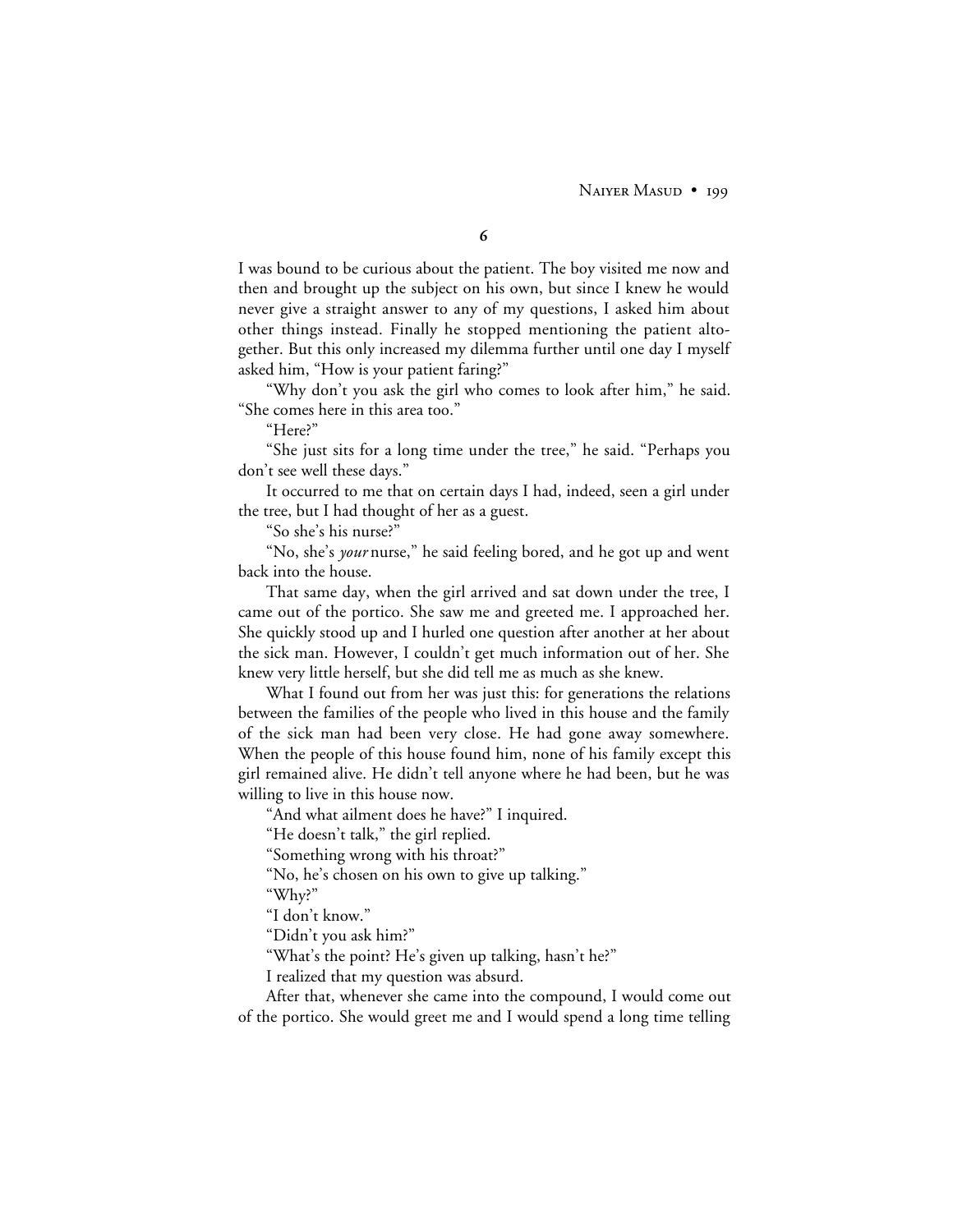her all kinds of interesting stories. I had taken it upon myself to amuse her. Sometimes I also asked her about the sick man, invariably adding at the end, "I want to meet him at least once."

One day she told me that everybody in the house had gone out to some wedding and, if I wanted, I could meet with the sick man now.

The people here hadn't invited me inside the house up to now. Perhaps I really shouldn't go. I thought for a while and then followed the nurse through the side-door. After passing through several sections of the house, we came into a section the greater part of which looked unoccupied. Coming to the open door of a room, she asked me to wait there and went in herself.

I saw the patient from the door. He was sitting on his bed and his eyes were apparently searching for something on the floor. After a while he lifted his head and looked at the girl, who beckoned for me to come in. After some hesitation I entered. The patient's eyes had again started to search for something on the floor but I somehow felt that he was, in reality, observing me. Finally, he lifted his head and turned his face toward me.

We kept looking at each other, in silence, for the longest time ever. Our faces didn't betray any kind of curiosity. His eyes had an intensity, a brightness, but throughout this time, never for a moment did they seem to be devoid of feeling. I could not understand if his eyes were trying to say something or were merely observing me, but I felt we were coming to some silent understanding. All of a sudden a terrible feeling of despair came over me. It was the first time I'd felt like this since I'd come to this house. Just then his nurse placed her hand on my arm and led me out of the room.

Outside, as I spoke with his nurse, I realized that my speech was a shortcoming and that the patient was traveling far ahead of me on a road I knew nothing about.

 $\overline{7}$ 

Bouts of despair strike me; still I let my curiosity grow as much as, or even more than, before. The people who live here still become flustered by my questions. I continue to tell the nurse all kinds of interesting stories and inquire after the patient's condition. But when I'm seized by an attack of despair, I feel as if tiny yellow leaves are coming down in a shower between the nurse and myself. The boy who must own this house